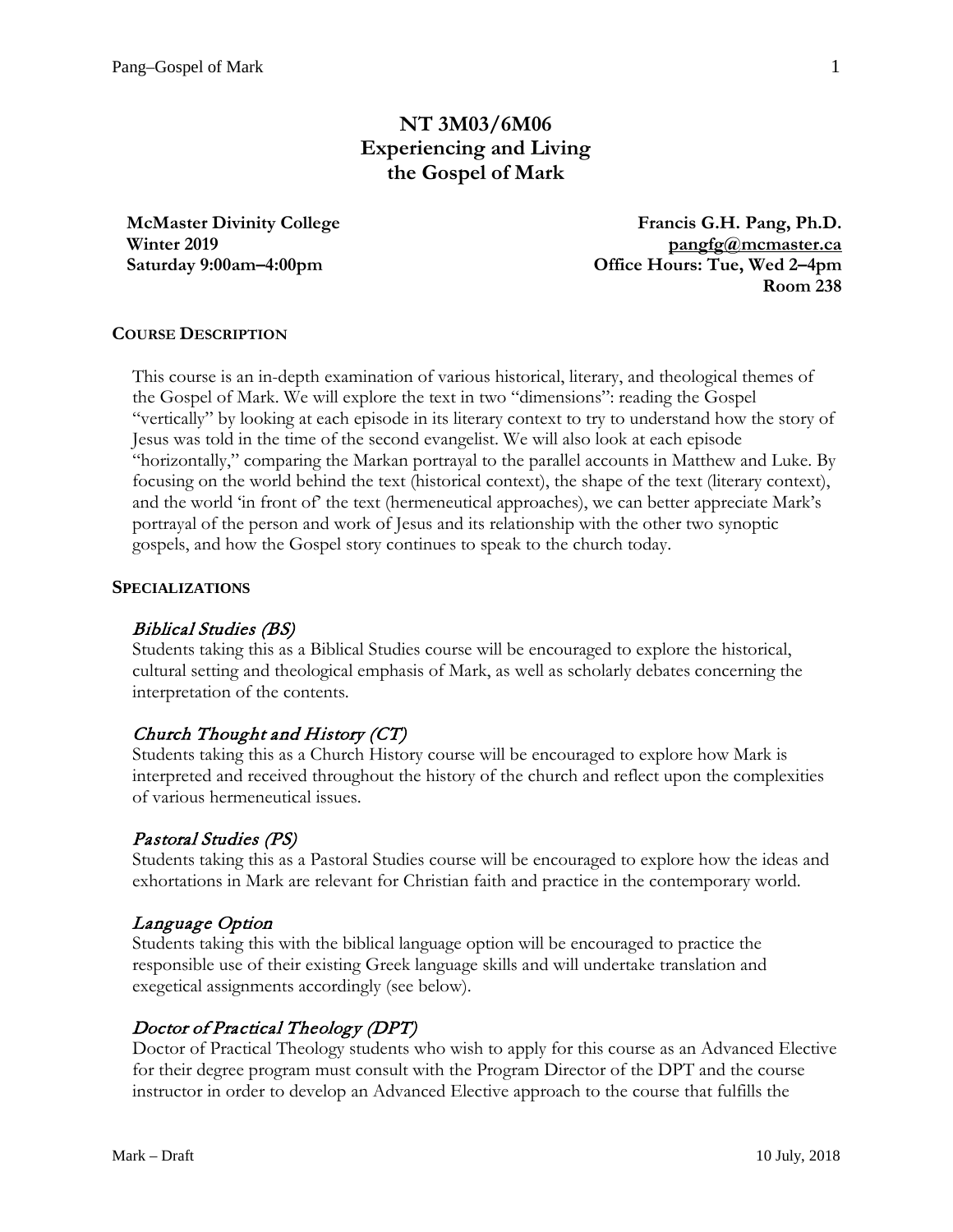specific elements required by the DPT program. Once the elements of the Advanced Elective have been agreed upon by the student, the Program Director, and the instructor, a formal application can be made for an Advanced Elective in connection with this course. Once the application is accepted, DPT students can proceed with the course as part of their degree program.

# **COURSE OBJECTIVES**

The following goals are set for the student:

Knowing:

- To become familiar with the historical context and the text of the Gospel of Mark for use in teaching and preaching ministry
- To gain an understanding of problems and issues in the controversial areas of Mark

Being:

- To become competent interpreters of the text
- To become sensitive to the historical and cultural environment of the early church
- To allow the prison epistles to motivate, form and transform our faith, worship and Christian way of life

Doing:

- To develop skills in interpreting the epistles in terms of their theological, historical and social contexts
- To explain key topics and major exegetical issues related to Mark
- Discuss how the Gospel of Mark is relevant to contemporary Christianity

#### **TEXTBOOK AND MATERIALS**

Students are required to possess the following:

- 1. The English Bible (modern version such as NASB, NRSV or NIV). The Greek New Testament (for those with Greek competence). Students with facility in Greek are encouraged to use their Greek Bible.
- 2. Moloney, Francis J., *Mark: Storyteller, Interpreter, Evangelist.* Peabody, MA: Hendrickson, 2004.
- 3. One commentary from the recommended commentary list below.
- 4. Additional reading materials will be distributed on Avenue to Learn (A2L) prior to the first day of class.

All required textbooks for this class are available from the College's book service, READ On Bookstore, Room 145, McMaster Divinity College. Texts may be purchased on the first day of class. For advance purchase, you may contact READ On Bookstore, 5 International Blvd, Etobicoke, Ontario M9W 6H3; phone 416.620.2934; fax 416.622.2308; email [books@readon.ca.](mailto:books@readon.ca) Other book services may also carry the texts.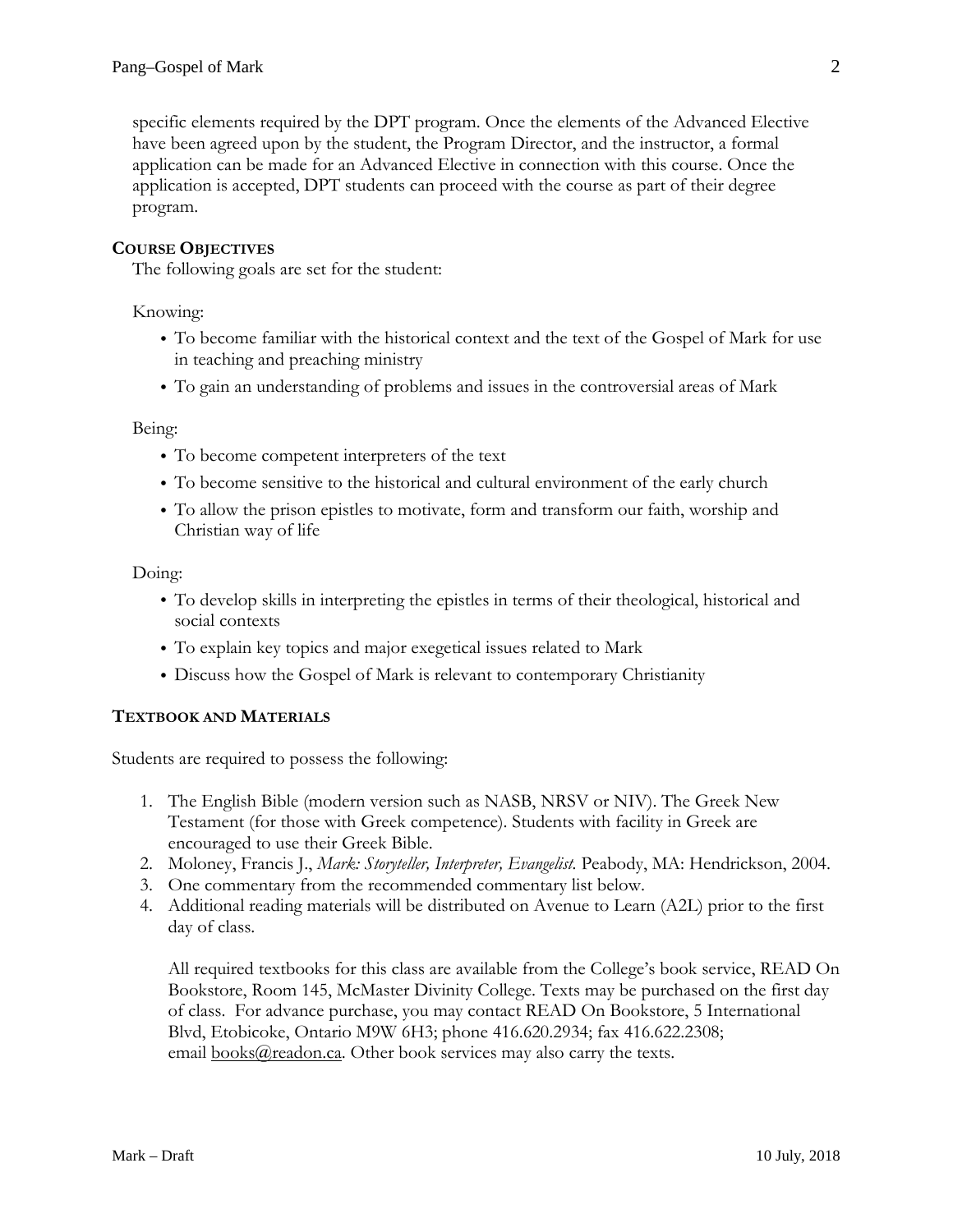#### **COURSE REQUIREMENTS**

Student are required to complete all of the following assignments. All assignments should be uploaded/posted to the designated Avenue to Learn (A2L) course folder/discussion forum. No unfinished assignments are permitted. See below for late submission policy.

#### **Assignment 1: Reading Notebooks/Journals: 60% (20% each).** Due before class (Feb 2, Mar 2, Apr 6) and final version on Apr 10

We will go over approximately 4 chapters of Mark each month and students are required to read through the assigned passage SIX times before coming to class. Using an English translation (NIV, NASB or NRSV) or the Greek Bible (for language option students), students are to practice three different kinds of reading: Devotional, Exegetical, and Applicational Reading of the Gospel of Mark. Students are to keep notes on three separate notebooks. They will post their notebooks on A2L before class (starting the second class) and also bring them to class to facilitate online and face-to-face discussions. There is no minimum requirement to the length of the notebooks but they should demonstrate that a fair (and substantial) amount of work and self-reflection is being done over the period of the time between lectures (roughly four weeks). The notes do NOT need to employ a formal essay style but should be written in an easy to follow manner and in a style similar to notes for sermon preparation. Students need to hand in all three notebooks at the end of the semester to the instructor (Apr 10). Each notebook is worth 20% of the final grade.

### 1. Devotional Notebook

You are to read the assigned passage twice as slowly as you can. While you are reading, listen carefully to the Spirit and make notes for yourself as you come across arresting or interesting passages. Consult two commentaries from the list below and see if they help to illuminate your understanding of the passage. Make notes in your notebook and share them in class (each student will be assigned to present their thoughts and insights in the format of a devotional sharing in class). These are not meant to be quotations from a commentary but thoughtful reflections on how reading the text and the commentaries carefully and prayerfully has helped you formulate, develop, or refine your understanding of a particular passage. The posts on A2L will only be visible to the professor and they are meant to be a personal (and semiprivate) reflection. The final grade for the notebook will be based primarily on the quality of its personal reflection, but some consideration will also be given to whether or not it shows awareness of the original meaning of the text.

# 2. Exegetical Notebook (Vertical and Horizontal Readings)

You are to read the assigned passage twice and make notes in the exegetical notebook. The first time should be a "vertical" reading. You should pay attention to the relations between succeeding episodes (repeated words, ideas, scenes, characters, etc.) and how the story progress (plot progression). The goal of this exercise is to help you appreciate various storytelling techniques used by the evangelist and formulate a reading strategy that pays close attention to the details in individual episodes without losing sight of the big picture. After this vertical reading exercise, you need to read a few episodes across the synoptic gospels (Matthew, Mark, Luke). A synopsis of the parallel gospel accounts will be provided either in printed form or electronically. You should pay attention to the similarities and differences between the parallel accounts. You should especially look for things that make the Markan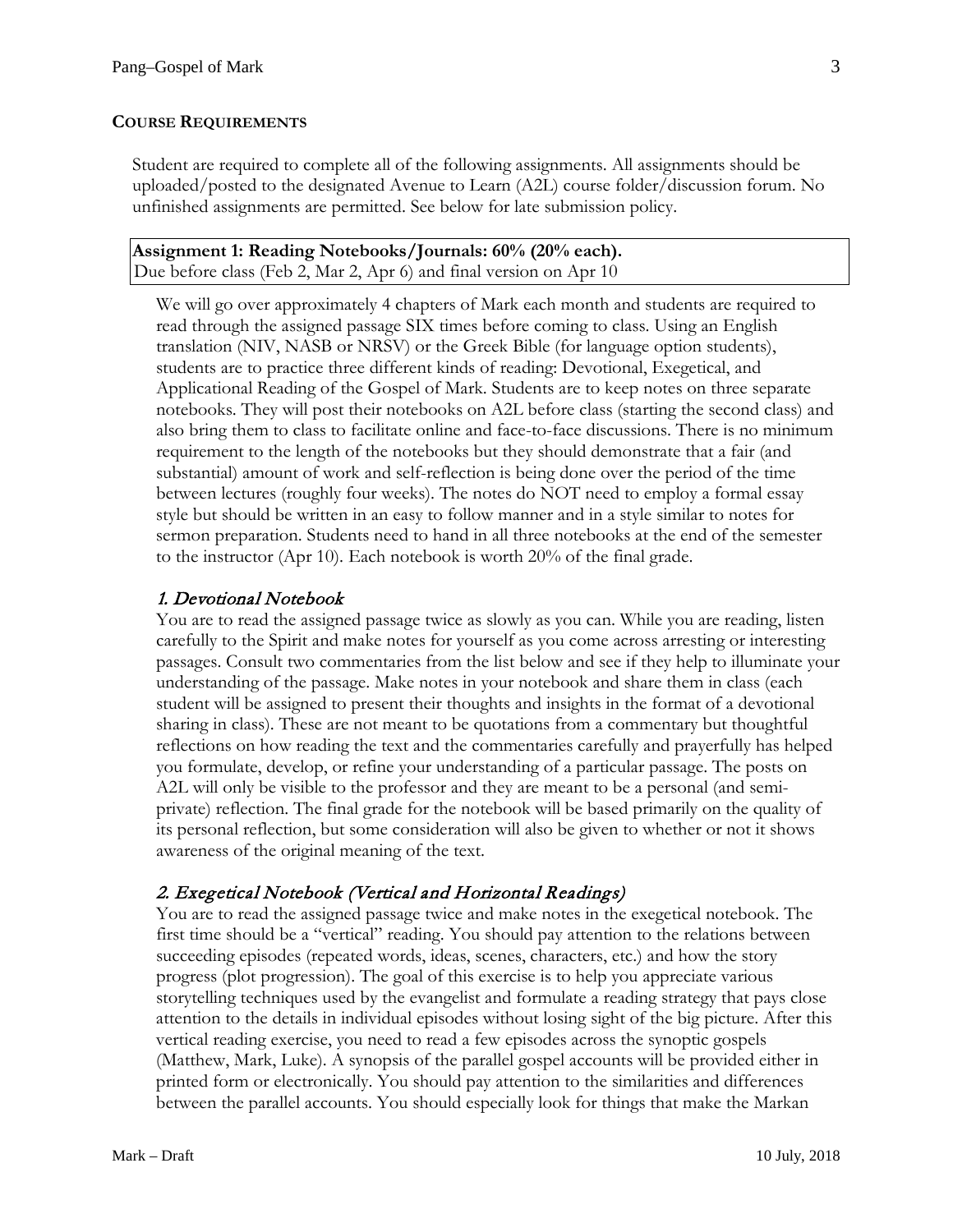account stand out from the others, e.g. the use of particular words not found in other accounts, details not found in other accounts, etc. Make note of how these differences help you focus on things that are otherwise unassuming or unnoticeable when reading Mark by itself. Make notes of those in your exegetical notebook.

# 3. Application Notebook

In your final two readings of the passage, you should focus on bridging the gaps (cultural, social, historical, linguistic, etc.) between the original context and your contemporary context. Pay attention to the applicability of particular episodes, i.e. not all teaching from Jesus or the evangelist are directly applicable to the contemporary church/world. You can also identify how a particular text is used/misused (in a sermon, a blog post, a conversation, etc.). If you come across good modern illustrations for a particular text, include them in your notebook and share them with your classmates.

#### **Assignment 2: Exegetical Sermon: 40%.** Due on Apr 10 at 11:59pm

Students will prepare a sermon of 4000 words. At least 10 academic secondary sources are required for the sermon, and all must be used and cited in the written submission. Students must consult at least 5 commentaries on the list below in their preparation. Sources may include monographs, commentaries, and articles from journals and books. Sources must NOT include web sites (e.g. blog posts), one volume Bible dictionaries, study Bibles, Bible translations, and dated devotional commentaries. Note, however, students may wish to use relevant websites as additional resources that illustrate application issues.

The assignment consists of two parts (1500–2000 words exegetical comment; 2000–2500 words sermon):

- i. The first part is a 1500-2000 exegetical comment on the selected passage. Students are expected to be able to engage in exegetical analysis. Succinct comments should be made on particular exegetical issues and hermeneutical decisions regarding the selected passage. *This part of the assignment has to follow the MDC style guide.*
- ii. The second part of the assignment is the teaching/preaching component. It should be equivalent to a 20-30 minute presentation. It can be written in a spoken style, intended to be delivered on the pulpit. This part does not have to follow the style guide, but references to sources (e.g. for illustrations) should be included.
- iii. A short summary of the real/imagined target audience (demographic background and settings) as well as a brief description of your homiletic decision are needed.
- iv. The purpose of this assignment is to assess the student's ability to (1) interpret the text of the NT with a theologically and biblically sound hermeneutical method and, (2) apply the message to discipleship, community and ministry formation in contemporary contexts.

#### Student Presentations:

Students will give a short presentation of their preliminary ideas for the sermon (on Apr 6). The presentation should summarize the major exegetical issues of the passage(s) and the main application/implication(s) of the sermon. Each presentation will be followed by a short discussion, which will allow students to gain **constructive** criticism in order to improve their work. The goal of this presentation is to facilitate a collaborative learning environment in which instructor and students are engaged in active learning together.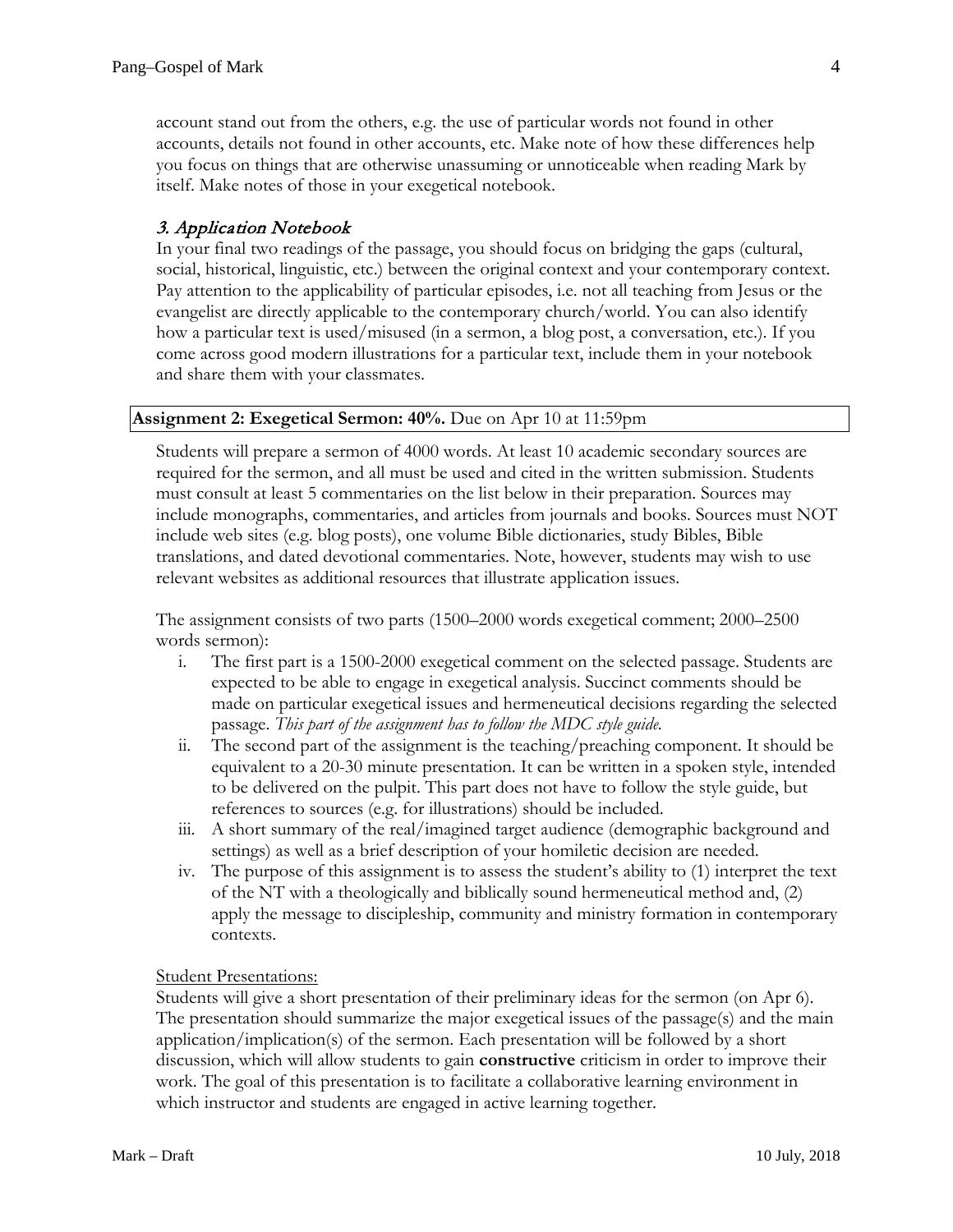# **Greek Assignment: Translation and Exegetical Notes: 40%.** Due on Feb 2, Mar 2, Apr 6

Requirements for students taking this course **with the language option**:

- 1. MDiv or MTS students taking this course with the Greek option need to complete three translation and exegetical exercises on three passages assigned by the instructor INSTEAD OF the devotional notebook and the application notebook. A template for the exegetical assignment will be sent to all students during the first week of class, along with a step by step procedure. These assignments are due on or before 10:00am on the day of our scheduled meeting day, according to the schedule below.
- 2. Students taking this course as a 6-level Greek exegesis course (MA/PhD) need to complete a weekly translation and exegetical exercise INSTEAD OF the devotional notebook and the application notebook. Students will examine an assigned passage each week (after the first meeting, for eight weeks) and then prepare both exegetical notes and an English translation.

**Contemporary Approaches to Mark – Presentation: 30% (6-level ONLY)** Due on Feb 2, Mar 2, OR Apr 6

Students taking the course as a 6-level course (non-language option) have an extra requirement (the notebook assignment's weight is 30% instead 60% of the final grade). Each student is required to read Anderson and Moore's *Mark and Method* and choose a contemporary exegetical approach from the following list and apply to a passage of Mark. A 45 minutes presentation (followed by a 15 minutes Q&A) will be scheduled for each student during class. The student will present an overview of the chosen interpretative approach and then exegete a passage in Mark using the selected approach as a demonstration. This must then be followed by a critical review of the approach in terms of its overall strengths and weaknesses as well as its usefulness in ministerial and pedagogical contexts.

Text: Anderson, Janice Capel, and Stephen D. Moore. *Mark and Method: New Approaches in Biblical Studies.* 2nd edition. Minneapolis, MN: Fortress, 2008.

Interpretative Approaches: Narrative Criticism; Reader-Response Criticism; Deconstructive Criticism; Feminist Criticism; Social Criticism; Cultural Studies; and Postcolonial Criticism.

| Grading Summary and Due Date (3-level): |         |                                 |
|-----------------------------------------|---------|---------------------------------|
| Reading Notebooks/Journals              |         | 60% Feb 2, Mar 2, Apr 6, Apr 10 |
| <b>Exegetical Sermon</b>                |         | $40\%$ Apr 10                   |
| Total                                   | $100\%$ |                                 |

| Grading Summary and Due Date (language option): |         |                             |  |  |  |
|-------------------------------------------------|---------|-----------------------------|--|--|--|
| Reading Notebooks/Journals                      | $20\%$  | Feb 2, Mar 2, Apr 6, Apr 10 |  |  |  |
| <b>Translation Exercises</b>                    | $40\%$  | (See above)                 |  |  |  |
| <b>Exegetical Sermon</b>                        | $40\%$  | Apr $10$                    |  |  |  |
| Total                                           | $100\%$ |                             |  |  |  |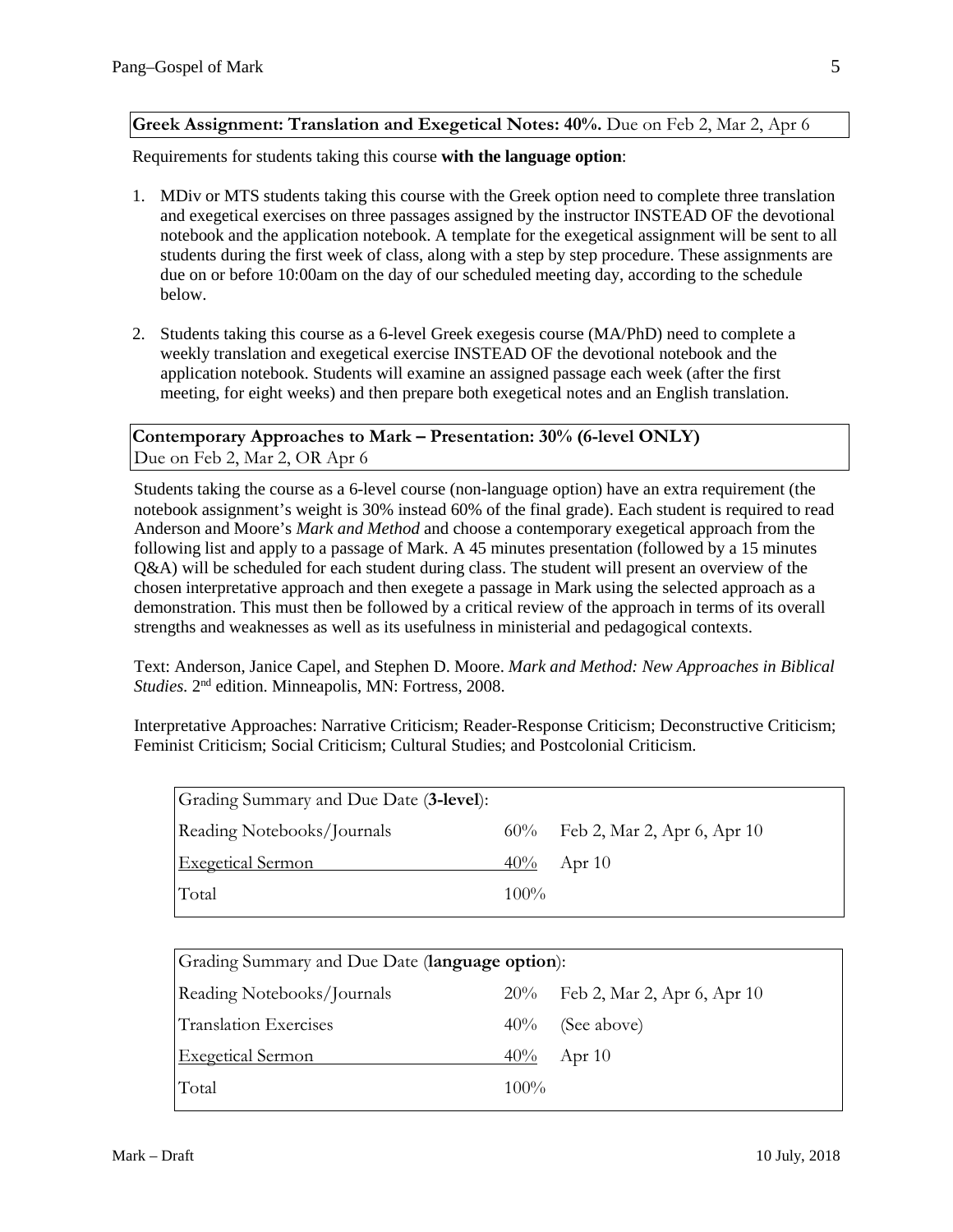| Grading Summary and Due Date (6-level, non-language option): |         |                                 |  |  |  |
|--------------------------------------------------------------|---------|---------------------------------|--|--|--|
| Reading Notebooks/Journals                                   |         | 30% Feb 2, Mar 2, Apr 6, Apr 10 |  |  |  |
| Approaches to Mark–Presentation                              |         | 30% Feb 2, Mar 2, OR Apr 6      |  |  |  |
| <b>Exegetical Sermon</b>                                     | $40\%$  | Apr $10$                        |  |  |  |
| Total                                                        | $100\%$ |                                 |  |  |  |

# **SCHEDULE**

| Dates            | <b>Class Topics</b>                                                                                                                                                                                                                                                              | Reading                                                                                     |
|------------------|----------------------------------------------------------------------------------------------------------------------------------------------------------------------------------------------------------------------------------------------------------------------------------|---------------------------------------------------------------------------------------------|
| Jan 12           | Course Introduction, Syllabus<br>Two-Step Hermeneutical Approach<br>The Vertical and Horizontal Dimensions of Gospel Reading<br>The World "Behind" Mark:<br>Exploring the Historical, Cultural, and Social Contexts of Mark<br>Text: Mark 1-4<br>Discussion: The Economy of Mark | Text and Commentary:<br>Mark $1-4$<br>Moloney, 3-46<br>Commentary<br>(Introductory matters) |
| Feb <sub>2</sub> | The Shape of Mark:<br>Narrative Strategy and Storytelling in Mark<br>Mark 5-8<br>Discussion: The Characters in Mark                                                                                                                                                              | Text and Commentary:<br>Mark 5-8<br>Moloney, 47–124<br>A2L Resources                        |
| Mar 2            | The World "in Front of" Mark:<br>Contemporary Interpretive Approaches of Mark<br>Mark 9-12<br>Discussion: The Messianic Secret and Christology of Mark                                                                                                                           | Text and Commentary:<br>Mark 9-12<br>Moloney, 125-184<br><b>A2L Resources</b>               |
| Apr 6            | The Theology of Mark<br>Mark 13-16<br>Discussion: The Eschatology of Mark                                                                                                                                                                                                        | Text and Commentary:<br>Mark 13-16<br>Moloney, 185-216<br><b>A2L Resources</b>              |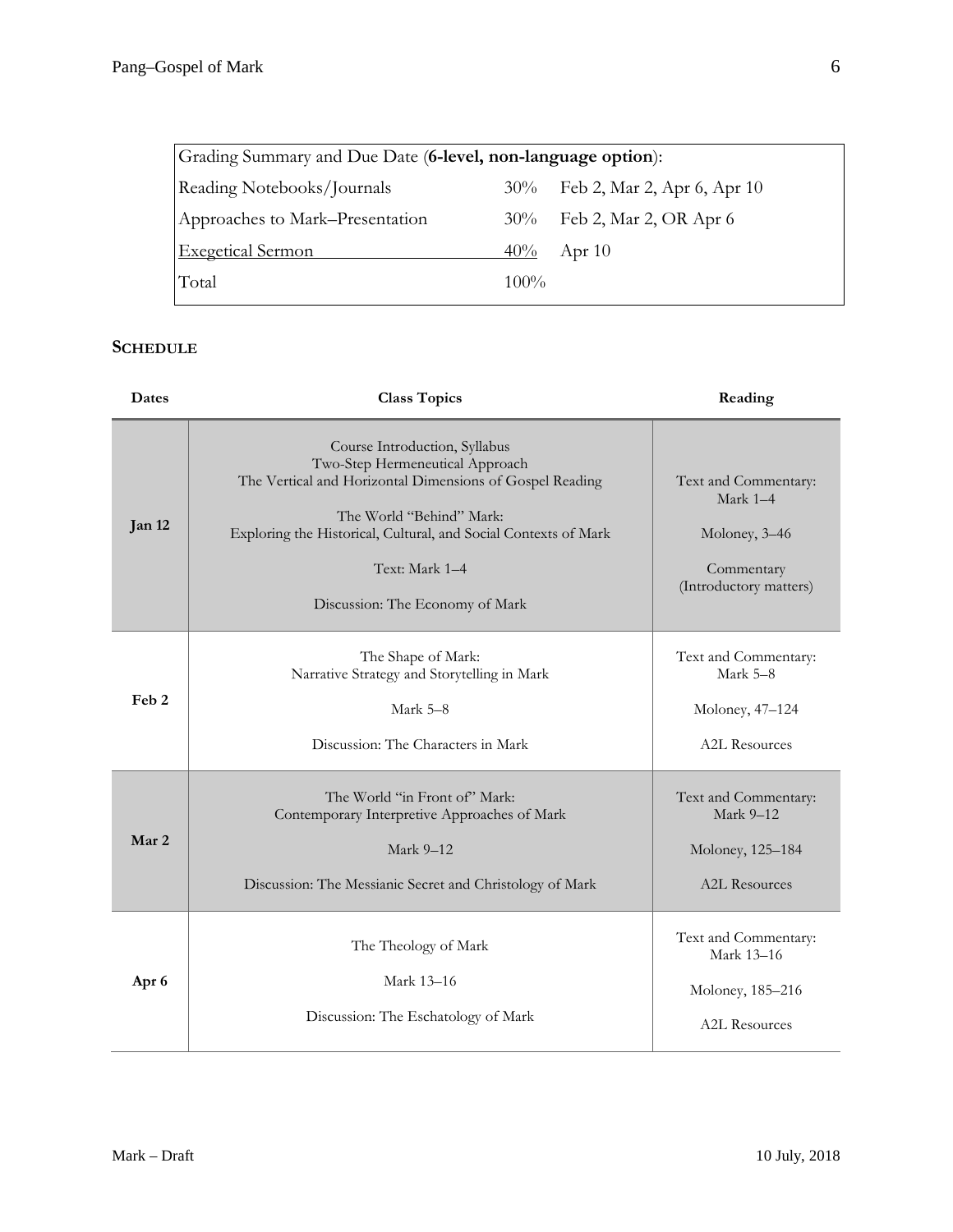#### **REFERENCES (\* INDICATES RECOMMENDATION)**

Beavis, Mary Ann. *Mark.* Paideia Commentaries on the New Testament. Grand Rapids: Baker Academic, 2011.

Black, C. Clifton. *Mark.* Abingdon New Testament Commentaries. Nashville, TN: Abingdon, 2010.

\*Boring, M. Eugene. *Mark.* New Testament Library. Louisville, KY: WJK, 2006.

Collins, Adela Yarbro. *Mark.* Hermeneia. Minneapolis, MN: Fortress, 2007.

\*Cranfield, C. E. B., *The Gospel According to Saint Mark.* Cambridge: Cambridge University Press, 1959.

\*Edwards, James R. *The Gospel According to Mark.* Pillar New Testament Commentary. Grand Rapids: Eerdmans, 2001.

\*Evans, Craig A. *Mark 8:27–16:20.* WBC. Nashville: Thomas Nelson, 2001.

\*France, R. T. *The Gospel of Mark: A Commentary on the Greek Text.* NIGTC. Grand Rapids: Eerdmans, 2002.

\*Guelich, R. A. *Mark 1–8:26*. WBC. Dallas, TX: Word, 1989.

Gundry, Robert H. *Mark: A Commentary on His Apology for the Cross.* Grand Rapids: Eerdmans, 1993.

Hooker, M. *A Commentary on the Gospel According to St. Mark.* London: A & C Black, 1991.

\*Hurtado, L. *Mark.* NIBC 2. Peabody, MA: Hendrickson, 1989.

Juel, Donald H. *The Gospel of Mark.* Nashville, TN: Abingdon, 1999.

\*Lane, W. L. *The Gospel of Mark.* NICNT. Grand Rapids: Eerdmans, 1994.

Marcus, Joel. *Mark 1–8*. Anchor Bible Commentary. New York: Doubleday, 2000.

Marcus, Joel. *Mark 8–16.* Anchor Bible Commentary. New York: Doubleday, 2009.

Moloney, F. J. *The Gospel of Mark: A Commentary.* Grand Rapids: Baker Academic, 2012.

\*Stein, Robert H. *Mark.* Baker Exegetical Commentary of the New Testament. Grand Rapids: Baker Academic, 2008.

\*Strauss, Mark L. *Mark*. Zondervan Exegetical Commentary on the New Testament. Grand Rapids: Zondervan, 2014.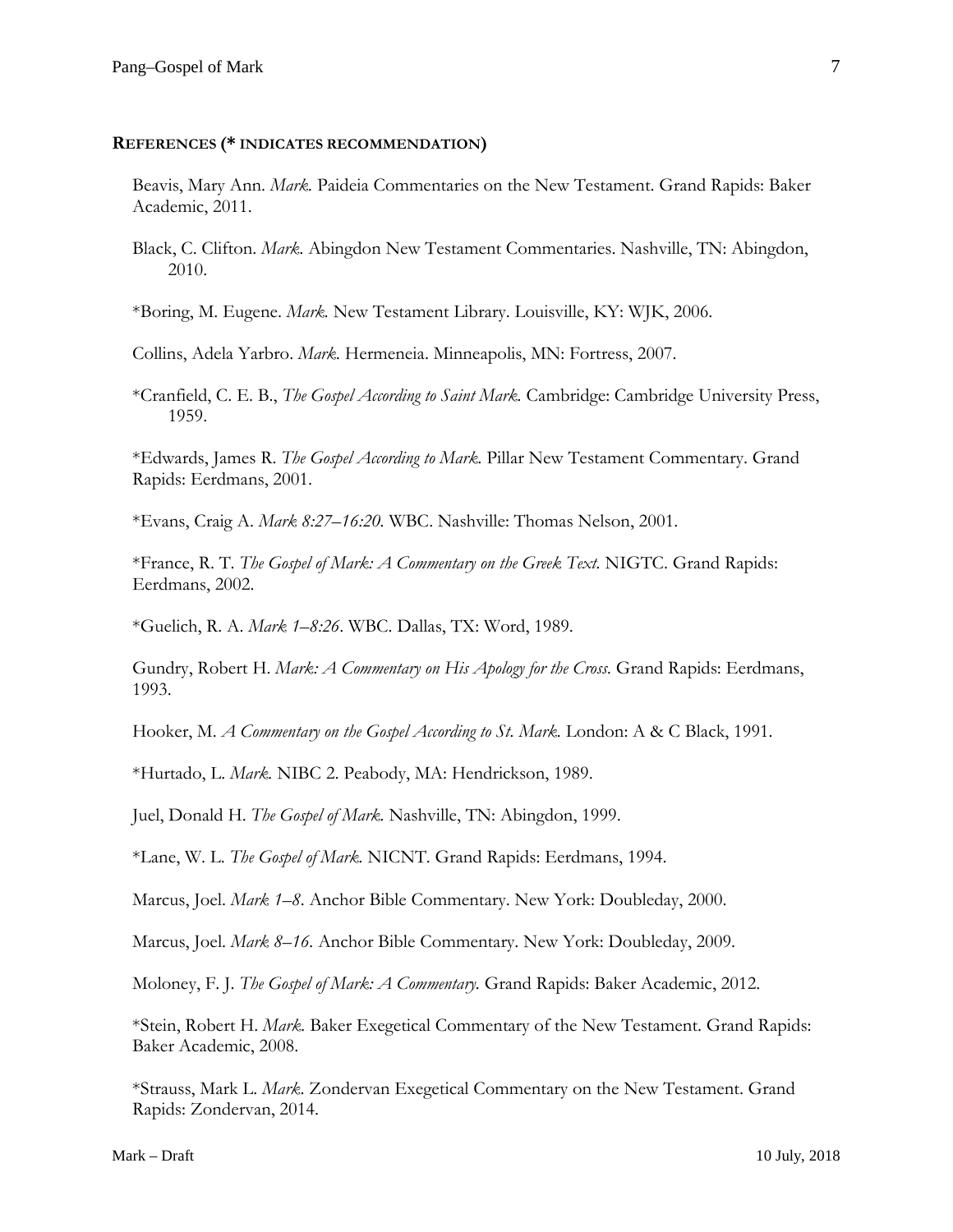\*Witherington, Ben, III. *The Gospel of Mark: A Socio-Rhetorical Commentary.* Grand Rapids: Eerdmans, 2001.

### **CLASSROOM BEHAVIOUR**

The following guidelines are presented to encourage all students to participate together in this course, and should be kept in mind at all times.

- 1. Please respect the opinions of others, even if you do not agree with them. Extend courtesy by not ridiculing others' ideas, but feel free to respond to them logically and critically and in an orderly manner.
- 2. Students should be on time to class, or be prepared to offer an explanation after class to the professor.
- 3. Students are expected to stay for the entire class session, unless arranged in advance.
- 4. Students may eat and drink in class so long as they do not distract others or leave a mess behind.
- 5. Students should not engage in anything during class time that prevents them from focusing and participating in class discussions.
- 6. Students are not to carry on private conversations in class. If something is unclear, the whole class will benefit by a question being asked out loud.
- 7. Cell phones and related devices are to be silenced during class. If a student must for some reason accept a phone call, he or she ought to discretely leave the class in order to do so.

Students who fail to respect these guidelines will be dismissed from the class, with all of the consequences implied.

# **LATE SUBMISSION POLICY**

All assignments must be submitted on or before the date due, unless other arrangements are made in advance. A late penalty of 2% per day will be applied to all assignments submitted after the deadline, unless an extension has been obtained from the instructor prior to the deadline. Assignments cannot be submitted after **April 12, 2019** without written permission from the Office of the Registrar [\(thomn@mcmaster.ca\)](mailto:thomn@mcmaster.ca).

#### **ACADEMIC HONESTY**

Academic dishonesty is a serious offence that may take any number of forms, including plagiarism, the submission of work that is not one's own or for which previous credit has been obtained, and/or unauthorized collaboration with other students. Academic dishonesty can result in severe consequences, e.g., failure of the assignment, failure of the course, a notation on one's academic transcript, and/or suspension or expulsion from the College.

Students are responsible for understanding what constitutes academic dishonesty. Please refer to the Divinity College Statement on Academic Honesty

~ <https://www.mcmasterdivinity.ca/programs/rules-regulations>